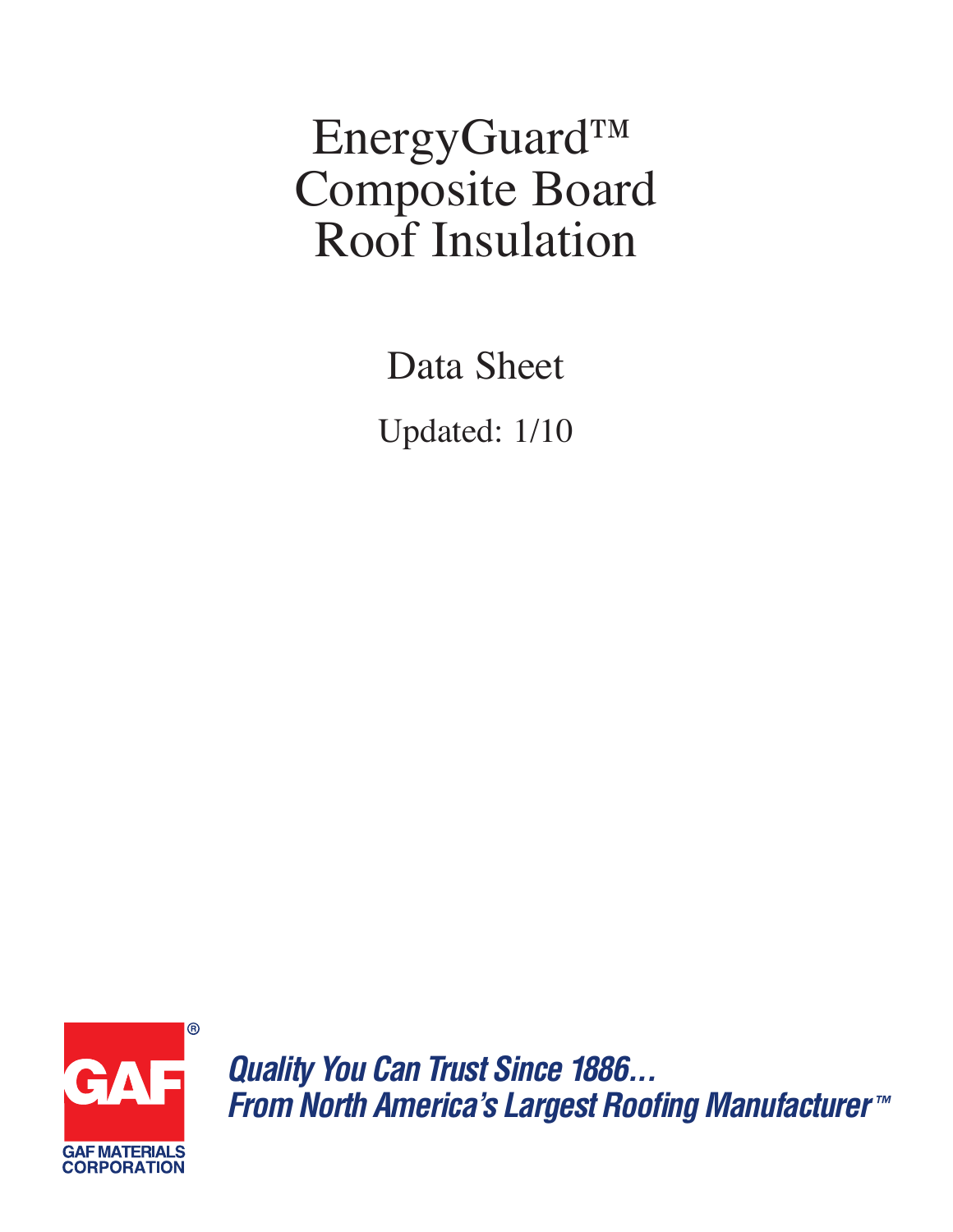### CAE **GAF MATERIALS CORPORATION**

## **ENERGYGUARD** OMPOSITF BOARD FINSULATION (1 of 2)

#### **Description**

EnergyGuard™ Composite Board Roof Insulation consists of an isocyanurate foam core integrally bonded to 1/2" thick High Density Fiberboard, Dens Deck® or EnergyGuard™ perlite on one side and a strong organic glass facer sheet on the other. **Uses** 

- EnergyGuard™ Composite Board roof insulation is designed for use over structural roof decks where "R" values of 7.4 or higher are required, along with moderate insulation thickness for roof edge detailing, and where comprehensive UL and FM approvals are necessary.
- . When properly installed, it is suitable for use under built-up, modified bitumen and most single-ply roofing systems.
- Refer to the application specifications in the current membrane manufacturer's Application and Specifications Manual for proper installation procedures.
- · EnergyGuard™ Composite Board roof insulation, installed fiberboard, Dens Deck® or perlite side up, is an ideal insulation surface to receive a solid mopped, built-up or modified bitumen roof systems.

**Advantages** 

- The excellent insulating qualities of isocyanurate foam are combined with the strong surface characteristics of high density fiberboard, Dens Deck® or perlite.
- . The fiberboard or perlite side is able to receive hot mopped roof membranes that comply with NRCA bulletin #9.
- Subject to the conditions of approval as a roof insulation when installed as shown in the current edition of the Factory Mutual Approvals Guide.
- . Fast and easy to apply light in weight can be applied to metal decks with mechanical fasteners such as the FM-approved DRILL. TEC<sup>™</sup> roof insulation fastener system.
- · Bonded components possibility of delamination virtually eliminated.
- · High resistance to compression not easily damaged by imposed loads, construction traffic, shipping or handling.
- **Limitations and Potential Fire Hazard**
- EnergyGuard™ Composite Board is normally installed with the facer sheet side down.
- · EnergyGuard™ Composite Board roof insulation is non-structural, non-load bearing material. It is not designed for direct traffic usage unless adequately protected.
- · EnergyGuard™ Composite Board insulation with perlite is not designed to be used with fully adhered single ply membranes. (Fiberboard or Dens Deck<sup>®</sup> for Single Plv)
- EnergyGuard™ Composite Board roof insulation should be stored dry and protected

#### **Limitations** (Continued)

from the elements. No more insulation should be installed than can be completely covered with roofing on the same day.

- As unprotected composite board will burn, fire safety precautions must be observed wherever insulation products are used.
- Direct torching of modified bitumen roofing to EnergyGuard™ Composite Board roof insulation will present a fire hazard. A properly installed fiber glass base MUST be used over the insulation.
- WARNING: DO NOT EXPOSE TO OPEN FLAME OR EXCESSIVE HEAT. MAY SMOLDER IF IGNITED. IF IGNITED, EXTINGUISH COMPLETELY.

#### **Code Compliance**

Listed by Underwriters Laboratories for use as part of a Class A, B or C Roof Covering. See U.L. Inc. Roofing Materials and Systems Directory for details.

Subject to the conditions of approval as a roof insulation when installed as shown in the current edition of the Factory Mutual Approvals Guide.

Mechanical attachment of roof insulation is the most dependable method of attachment to steel decks since it minimizes lateral movement and wind blow-off.

For details, consult Factory Mutual Loss Prevention Sheet 1-28, 1-29, 1-28R, 1-29R and Approval Guide.

Federal Specifications HH-I-1972/Gen, and HH-1-1972/3

| <b>Thermal Values<sup>1</sup></b> |       |                        |                                      |      |  |
|-----------------------------------|-------|------------------------|--------------------------------------|------|--|
| Thickness*<br><b>Inches</b><br>mm |       | <b>LTTR</b><br>Value** | Weight<br>lb/sf<br>kq/m <sup>2</sup> |      |  |
| 1.5                               | 38.1  | 7.4                    | 1.60                                 | 7.68 |  |
| 2.0                               | 50.8  | 10.4                   | 1.69                                 | 8.11 |  |
| 2.5                               | 63.5  | 13.5                   | 1.77                                 | 8.50 |  |
| 3.0                               | 76.2  | 16.7                   | 1.85                                 | 8.88 |  |
| 3.5                               | 88.9  | 19.9                   | 1.93                                 | 9.26 |  |
| 4.0                               | 101.6 | 23.1                   | 2.02                                 | 9.70 |  |
|                                   |       |                        |                                      |      |  |

\*Other thicknesses available upon request.

\*\*Long Term Thermal Resistance Values provide a 15 year time<br>weighted average in accordance with CAN/ULC S770. 'Note: Physical and thermal properties shown are based on data From the order controlled laboratory conditions and are subject<br>to normal manufacturing tolerances. Values are based on 1/2"<br>fiberboard.

| i ypicai Physical Properties                                                                        |                                                         |                                  |  |  |  |
|-----------------------------------------------------------------------------------------------------|---------------------------------------------------------|----------------------------------|--|--|--|
| Property                                                                                            | Value                                                   | <b>Test Method</b>               |  |  |  |
| Water Absorption, % by Volume<br>$-2$ hours                                                         | $1.5$ max.                                              | ASTM C209                        |  |  |  |
| Dimensional Stability Change,<br>7 days @158°F (70°C),<br>90-100% RH<br>• Lengthwise<br>• Crosswise | $<$ 2%<br>$<$ 2%                                        | <b>ASTM</b><br>D <sub>2126</sub> |  |  |  |
| <b>Compression Resistance</b><br>10% Consolidation- psi (kPa)                                       | 20 (138) nom.                                           | <b>ASTM</b><br>D <sub>1621</sub> |  |  |  |
| Laminar Tensile Strength<br>— psi (kPa)                                                             | 4(28)                                                   | ASTM C209                        |  |  |  |
| Moisture Vapor Transmission(1)                                                                      | <1 perm<br>$(57.5)$ ng/<br>$(Pa \bullet s \bullet m^2)$ | ASTM E96                         |  |  |  |
| Flame Spread <sup>(1),(2)</sup>                                                                     | < 75                                                    | <b>ASTM E84</b>                  |  |  |  |
| Service Temperature                                                                                 | -100 to 200 °F<br>(-73 to 93 °C)                        |                                  |  |  |  |
| $(1)$ Eggan gara anki                                                                               |                                                         |                                  |  |  |  |

These numerical ratings are not intended to reflect hazards presented by these or any other material under actual fire conditions.

#### EnergyGuard<sup>™</sup> **Composite Board Roof Insulation**